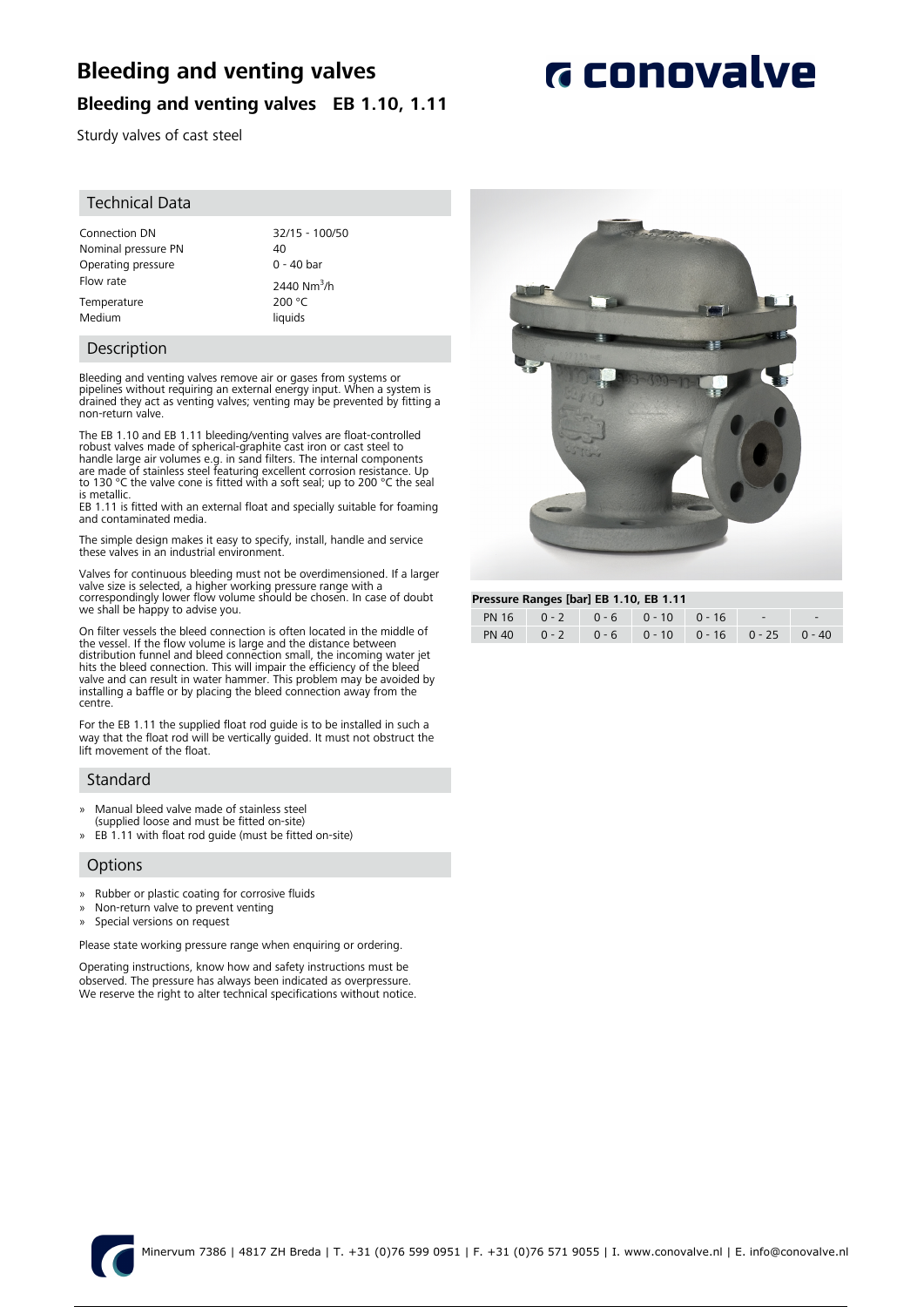# **Bleeding and venting valves**



# **Bleeding and venting valves EB 1.10, 1.11**

Sturdy valves of cast steel

| <b>Materials</b> |              |                      |                      |  |
|------------------|--------------|----------------------|----------------------|--|
| Temperature      |              | 130 °C               | 200 $°C$             |  |
| Body             | <b>PN 16</b> | spherodial cast iron | spherodial cast iron |  |
| PN 25/40         |              | cast steel           | cast steel           |  |
| <b>Body Seal</b> |              | Nova Universal       | Nova Universal       |  |
| Internals        |              | CrNiMo-steel         | CrNiMo-steel         |  |
| Float            |              | CrNiMo-steel         | CrNiMo-steel         |  |
| Valve Seal       |              | <b>FKM</b>           | metallic             |  |
|                  |              |                      |                      |  |

### **Dimensions [mm]**

nom. pressure PN size nominal diameter DN

|       |       | 32/15 | 40/20 | 50/25 | 65/32 | 80/40 | 100/50 |
|-------|-------|-------|-------|-------|-------|-------|--------|
| 16    | $A^*$ | 120   | 130   | 140   | 160   | 185   | 205    |
|       | B     | 70    | 95    | 95    | 105   | 110   | 180    |
|       | C     | 260   | 240   | 250   | 270   | 315   | 375    |
|       | D     | 205   | 225   | 245   | 270   | 315   | 355    |
| 25/40 | $A^*$ | 130   |       | 160   |       | 200   |        |
|       | B     | 70    |       | 100   |       | 110   |        |
|       | C     | 275   |       | 260   |       | 385   |        |
|       | D     | 225   |       | 270   |       | 350   |        |

\* Overall length tolerances in acc. with DIN EN 558

## **Weights [kg]**

|       | nom. pressure PN nominal diameter DN |    |       |    |                    |    |  |  |  |
|-------|--------------------------------------|----|-------|----|--------------------|----|--|--|--|
|       | 32/15 40/20                          |    | 50/25 |    | 65/32 80/40 100/50 |    |  |  |  |
| 16    | 11                                   | 14 | 18    | 23 | 31                 | 45 |  |  |  |
| 25/40 | 18                                   |    | 23    |    | $\Delta$ 1         |    |  |  |  |

## **Float Dimensions [mm] EB 1.11**

| pressure ranges |   | size nominal diameter DN |       |       |       |       |        |  |
|-----------------|---|--------------------------|-------|-------|-------|-------|--------|--|
| <b>Ibarl</b>    |   | 32/15                    | 40/20 | 50/25 | 65/32 | 80/40 | 100/50 |  |
| $0 - 2/0 - 6$   | F | 110                      | 110   | 110   | 130   | 160   | 180    |  |
| $0 - 10$        |   | 110                      | 130   | 130   | 150   | 180   | 200    |  |
| $0 - 16$        |   | 120                      | 150   | 150   | 180   | 200   | 220    |  |
| $0 - 25/0 - 40$ |   | 150                      |       | 180   |       | 280   |        |  |

#### **Customs Tariff Number**

84818059

Special designs on request.

The pressure has always been indicated as overpressure.

Mankenberg reserves the right to alter or improve the designs or specifications of the products described herein without notice.

# Dimensional Drawing